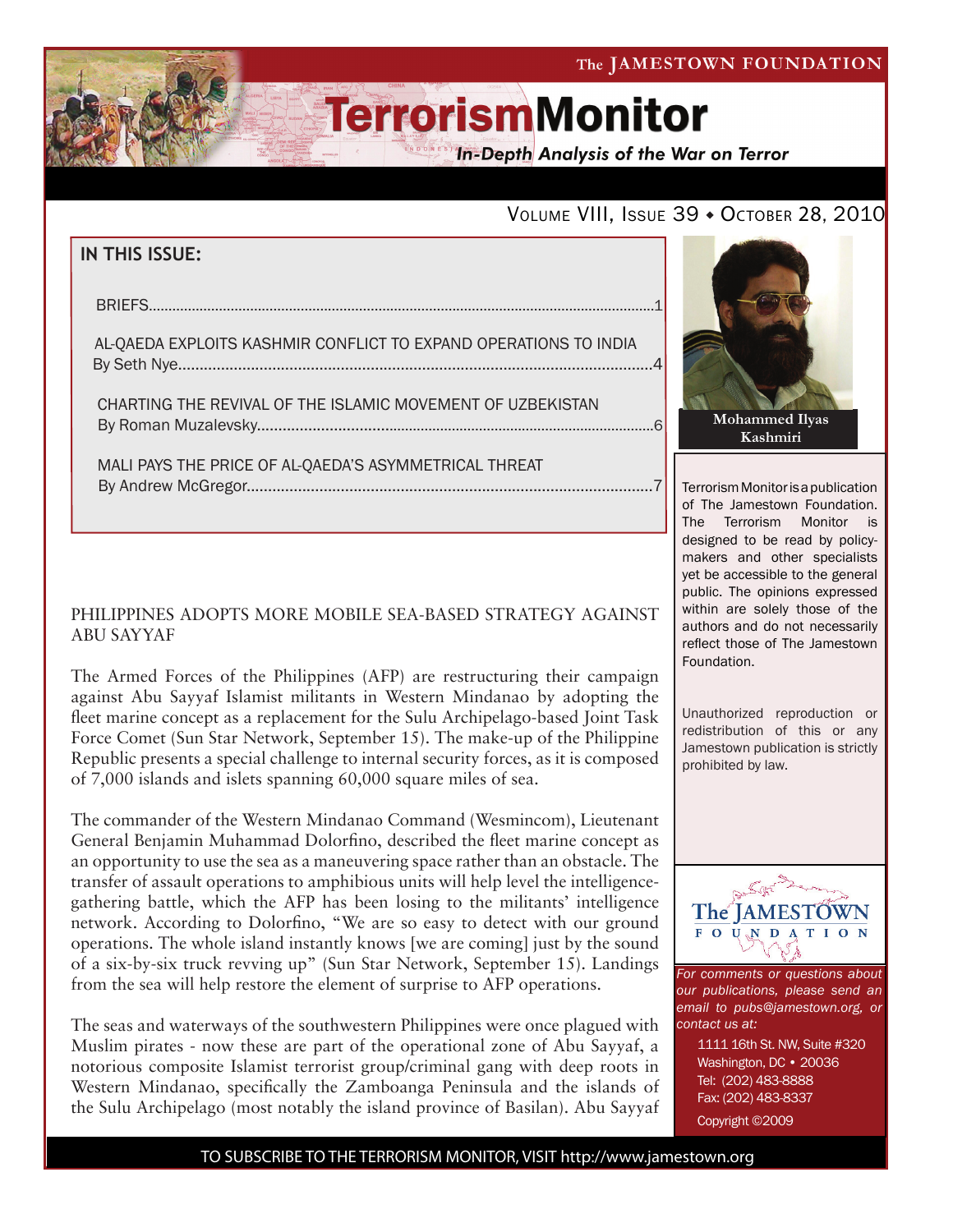is light on ideology but capable of striking with brutal effectiveness and a callous disregard for civilian lives, as seen in the February 2004 bombing of Superferry 14 in Manila harbor, killing 116 people.

Though Abu Sayyaf has been pressured by U.S. supported Filipino troops for several years, they still have the ability to lash back, as was seen in a September 16 ambush in which militants under the command of Nur Hassan Jamiri and Long Malat Sulayman killed three soldiers of the 32nd Infantry Battalion. Later in the day, however, a government mortar team zeroed in on the militants, killing two, including Commander Sulayman (*Manila Times*, September 17; *Philippine Star*, September 18). Police and Air Force intelligence agents have also recently captured long-wanted militants Bidung Ismael (a.k.a. Ben Ismael) and Jul Ahmad Ahaadi (a.k.a. Jul Puti) (Philippine News Agency, October 15; *Philippine Daily Inquirer*, September 8). Three days earlier, the Special Action Force of the Philippine National Police and the Directorate for Integrated Police Operations killed Sulu provincial leader Gafur Jumdail (a.k.a. Doc Abu) and two associates (*Philippine Daily Inquirer,*  September 5).

October witnessed a pair of important training exercises conducted in the Philippines with U.S. military forces – the joint naval Cooperation Afloat Readiness and Training (CARAT – which included the first participation of U.S. and Philippine riverine forces) and PHIBLEX 11 (amPHIbious Landing EXercises), which rehearsed amphibious assaults (SunStar Network, October 13; *Philippine Star*, October 13; *Manila Bulletin*, October 10).

Created in 1950 for use against communist guerrillas, the 9,500 man Philippine Marine Corps (PMC) has already been active alongside the Philippines Army and police units in fighting against Abu Sayyaf terrorists in the southern province of Basilan, though they have been operating largely as infantry units (*Manila Bulletin,*  March 21; ABS-CBN [Manila], December 19, 2008). The Marines are organized into three active-service brigades, a fourth reserve brigade, and a support and services brigade.

According to Rear Admiral Ernesto Marayag, current Marine amphibious assault operations are executed by small units carrying out "surgical strikes." Marayag stated, "This is not the same as in the *Saving Private Ryan* film. We put in one or two teams or one company during the right time, under cover of darkness, because

### TerrorismMonitor Volume VIII • Issue 39 • October 28, 2010

surprise is vital in any special operations" (ABS-CBN [Manila], December 19, 2008). Marine commander Brigadier Rustico Guerrero announced that 60 dogs of the military K-9 unit will also be deployed in hunting down ASG members (*Pilipino Star Ngayon*, September 8).

However, amphibious operations will be hampered by the absence of the surveillance and attack capabilities offered by helicopters – the Navy's last helicopter crashed off Zamboanga nearly two months ago and the bidding for two new helicopters has been suspended due to suspected collusion between suppliers and defense officials (Philippine Daily Inquirer, October 5; Manila Standard, October 5). The Philippine Navy (Hukbong Dagat ng Pilipinas), to which the Marines belong, is in desperate need of modernization. Its 31 Second World War-era ships are generally conceded to be incapable of patrolling and securing the Philippines' territorial waters (Manila Bulletin, July 27).

#### CHADIAN INSURGENCY COLLAPSES AS SUDAN SECURES WESTERN BORDER BEFORE REFERENDUM IN SOUTH

The new friendship between Chad and Sudan has led to the complete collapse of the once powerful Chadian armed opposition, which was reliant on Sudanese bases and assistance. The collapse comes as part of a major security restructuring in the Chad-Sudan-Central African Republic region, one that will help enable Khartoum to focus on the South Sudan as the January 2011 South Sudan independence referendum draws near.

With last year's rapprochement between Khartoum and N'Djamena came new joint border patrols that put an effective end to cross-border operations by Chadian rebel groups. Union des Forces de Résistance (UFR) spokesman Abderahman Koulamallah acknowledged that the movement's armed presence in Sudan was "a matter of longstanding concern for Sudanese authorities," adding that UFR forces would leave their bases in Sudan voluntarily "because of the friendly ties that bind us" (Afrol News, October 4). Nevertheless, Khartoum encouraged their departure by expelling their leaders to Doha and restricting access to local markets. In these conditions, Koulamallah announced the willingness of the UFR to hold immediate and unconditional talks with the Déby regime, saying, "It is time that the leaders of the armed opposition and those in government meet as soon as possible. This is a new step since we are calling for a dialogue without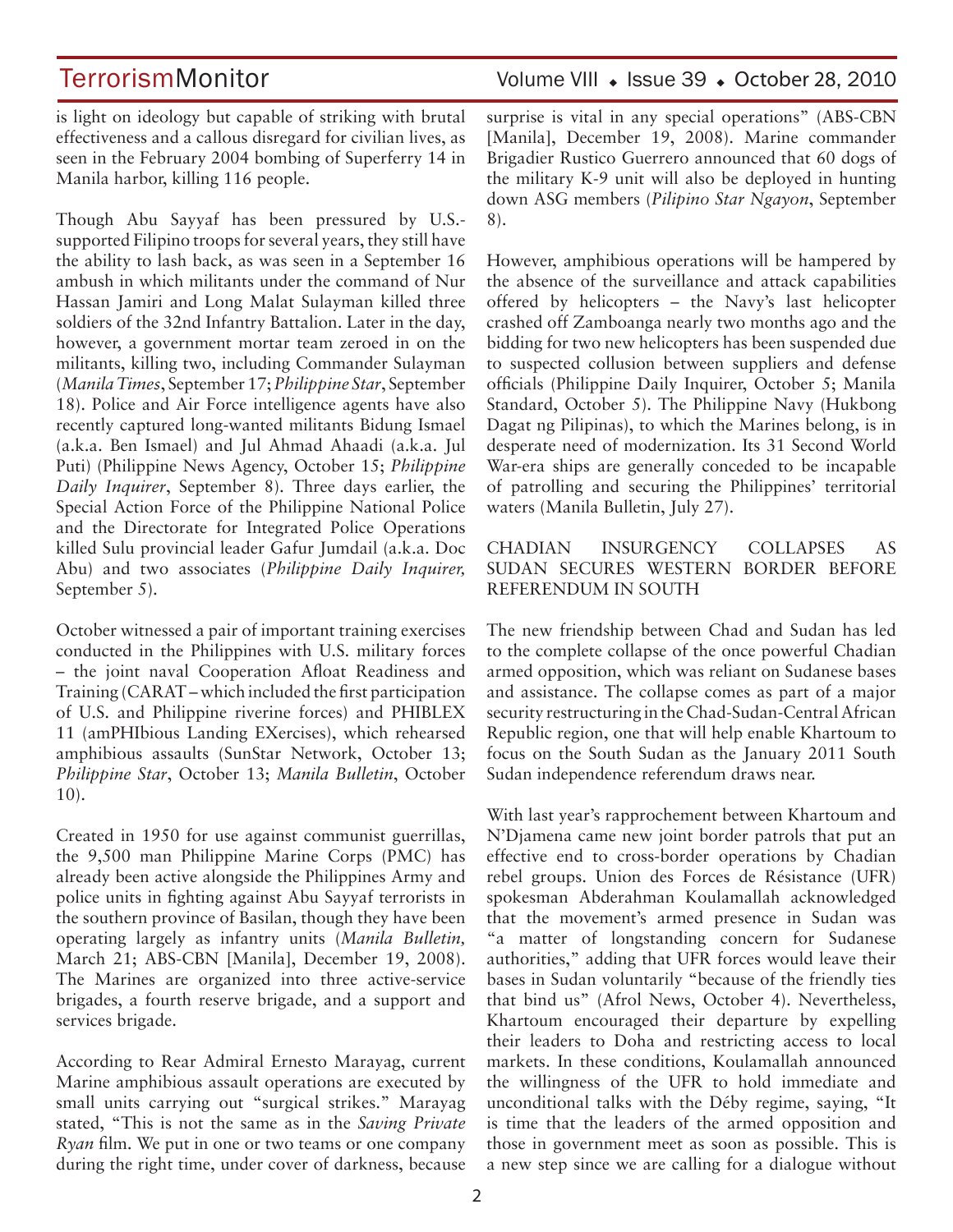condition. We believe that the reconciliation with Sudan was one thing and the reconciliation between Chadians is another. We are awaiting the Chadian government's response" (Radio France Internationale, October 20).

General Mahamat Nouri, leader of the Alliance nationale pour le changement démocratique (ANCD) and the Union des forces pour la démocratie et le développement (UFDD) coalition, opposed the disarmament of his forces, but could do little about it, after being expelled to Doha, other than offer the hope that his fighters would be granted refugee status rather than returned to Chad (L'Observateur [N'Djamena], September 30; PANA Online, September 7). There were fears in the ANCD that President Déby had demanded the extradition of some 30 ANCD leaders, though authorities in N'Djamena later denied this (Radio France Internationale, September 27). Timane Erdimi's UFR agreed to disarm and return to Chad in mid-October, though some have vowed to establish new bases in the Central African Republic (CAR) (Afrol News, October 11; for Erdimi and the UFR see *Militant Leadership Monitor*, July 30).

There are reports that Chadian rebel Adam Yacoub, a former military commander in the UFR, has crossed into the CAR with fighters under his command (*Sudan Tribune*, September 27). Many UFR fighters had planned to move to the CAR, but the border was better patrolled than expected and hoped-for assistance from the Sudanese government in making the move failed to materialize (Afrol News, October 4).

With their leaders gone, discipline began breaking down in the remaining formations of opposition fighters. Near the North Darfur town of Kutum, Chadian fighters were accused of raping local women, terrorizing farmers, preventing the harvest from being brought in and threatening people with their weapons (Radio Dabanga, October 1). In the Wadi Saleh district of West Darfur, Chadian rebels entered the town of Garsila with the intention of liberating two of their leaders who had been arrested after refusing to order the fighters to disarm (Radio Dabanga, October 21). Many of the rebels have chosen to return to N'Djamena and take advantage of an amnesty being offered by President Idriss Déby. Most UFR fighters assembled in the North Darfur capital of al-Fashir to be returned in five batches with the cooperation of officials from the Chadian government and military (*Sudan Tribune*, October 12).

### Volume VIII · Issue 39 · October 28, 2010

The UN's Mission des Nations Unies en République Centrafricaine et au Tchad (MINURCAT), which has provided security along Chad's borders with Darfur and the CAR since 2007, ended military operations on October 15 in preparation for a full withdrawal by the end of the year at the request of the Chadian government (UN News Service, October 20). As the UN forces prepare to depart, regional solutions to the continued insecurity caused by groups like the Lord's Resistance Army (LRA) are being developed. A mid-October meeting in Bangui, the capital of the Central African Republic (CAR), resulted in a commitment from Uganda, Sudan, the CAR and the Democratic Republic of the Congo (DRC) to create a joint operations center responsible for enabling the effective exchange of intelligence (*Daily Monitor* [Kampala], October 19).

Sudan is also forming a joint border patrol with the CAR to monitor the movements of Chadian and Sudanese rebels moving to the region. According to Colonel Fatah al-Rahim Abdalla Sulayman, the commander of Sudanese forces operating in the area, a military protocol has already been signed between Bangui and Khartoum with some elements of the new border force already active (SUNA, September 26; *Sudan Tribune*, September 27).

The establishment of the joint border patrol with Chad gave Khartoum a chance to find a useful role for Minni Minawi's faction of the rebel Sudan Liberation Army (SLA), which abandoned the rebellion in Darfur in 2006 to join with the Khartoum government. Since then, Minawi's group has suffered from extensive desertions as it was put to work fighting former comrades and fellow tribesmen in Darfur. The joint border patrol had a recent success with the liberation of a kidnapped Chinese engineer who had been seized in northern Darfur by Chadian gunmen from Ennedi, close to the Sudan border (AFP, September 17; Radio France Internationale, September 15).

With the resolution of Chad's long-standing dispute with Sudan and the dispersal of the armed opposition, President Déby has been displaying a newfound confidence that extends to risking the departure of French military forces in N'Djamena (Opération Epervier) by demanding rent for facilities used by the French. The French forces (which include three Mirage 2000 warplanes) have ensured the survival of the Déby government by providing intelligence and logistical support in the regime's struggle with rebel forces. French military medical teams also provide free surgical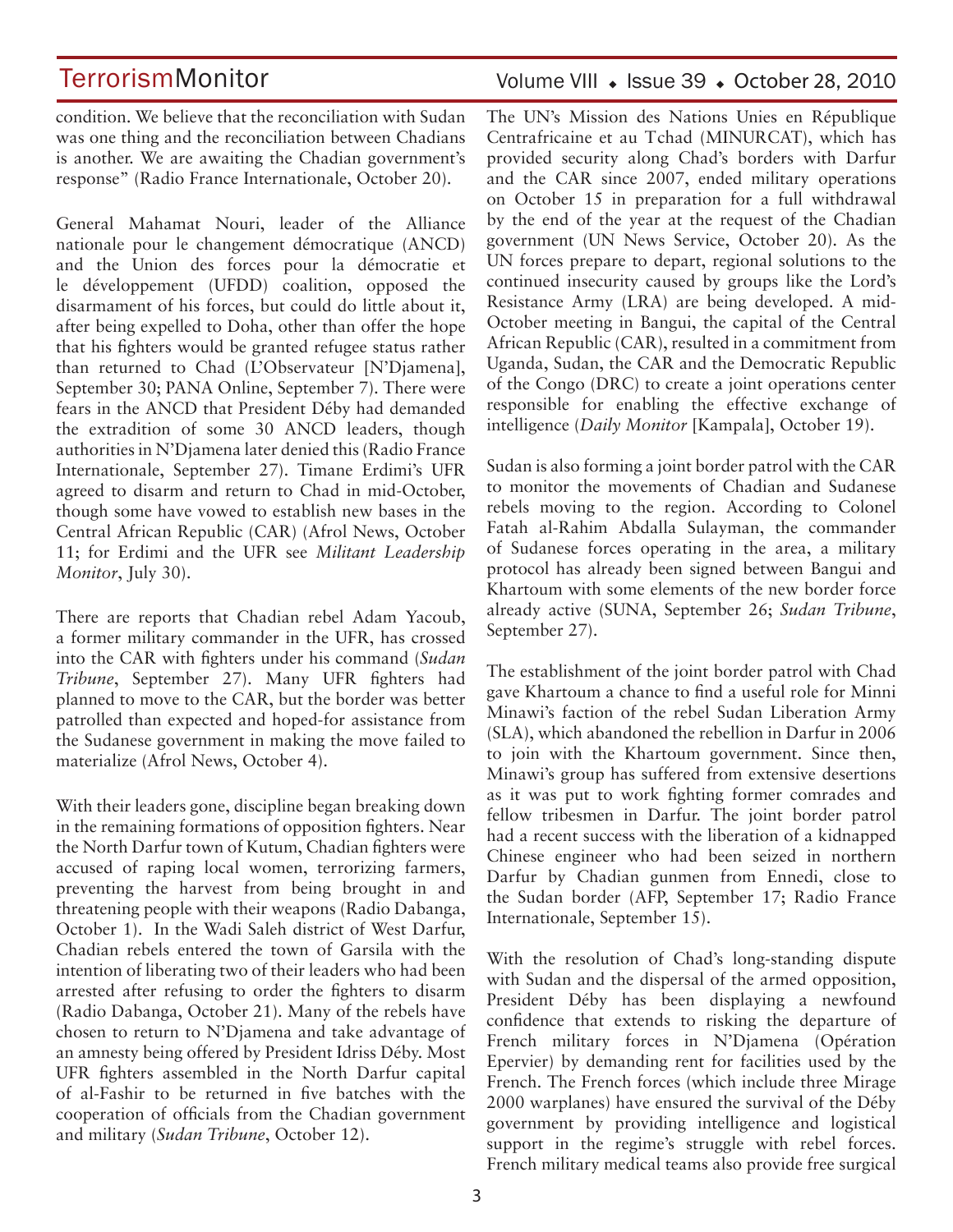and dental operations to Chadian citizens, but the entire force has the option of moving to Gabon if Déby's demands prove excessive (*Jeune Afrique*, September 3). Legislative elections are scheduled to be held in Chad on February 5, 2011 with a presidential poll set to begin on April 3.

## **Al-Qaeda Exploits Kashmir Conflict to Expand Operations to India**

*By Seth Nye*

It appears increasingly clear that al-Qaeda is intent<br>on striking in India. In fact, the organization<br>provided assistance in the 2008 Mumbai attacks and<br>may already have been connected to bomb strikes this t appears increasingly clear that al-Qaeda is intent on striking in India. In fact, the organization may already have been connected to bomb strikes this year. India has remained largely untouched by al-Qaeda directed violence, but the nation is discussed in the group's propaganda, along with the Kashmir conflict. Until recently al-Qaeda seemed to possess little ability to strike in India itself. That may be changing. With the rise of Mohammed Ilyas Kashmiri, an al-Qaeda commander and strategist with years of experience gained fighting in Kashmir and conducting operations in India, the organization has likely augmented its capability to strike within India.

A number of conditions exist which al-Qaeda may attempt to exploit. Significant tensions continue to exist between India and Pakistan over the 2008 Mumbai attacks, particularly with recent revelations of involvement by Pakistani Inter-Services Intelligence (ISI) operatives and military personnel. The resurgent separatist movement in the form of mass demonstrations in Kashmir is bringing increased attention to that conflict. Continued Pakistani military operations in Pakistan's tribal areas along with U.S. drone attacks are

## TerrorismMonitor Volume VIII + Issue 39 + October 28, 2010

placing significant pressure on al-Qaeda, which may seek to alleviate this by inflaming tensions between Pakistan and India. The 2008 Mumbai operation carried out by Lashkar-e-Taiba (LeT) already demonstrated the effect such an attack could have in forcing Pakistan to boost its military forces on the border with India. India also offers an easier route to strike at Western-connected or Jewish/Israeli targets than further abroad in the United States or Europe.

Of the major jihad-connected conflicts taking place worldwide, Kashmir (and by extension India) have remained areas in which al-Qaeda has failed to establish any significant presence and influence. Involvement by Indian Muslims in al-Qaeda has always been extremely limited. Other Pakistan-based groups, such as the LeT, have been much more effective in establishing Indian networks and recruiting among Indian Muslims. In Bin Laden's 1996 "fatwa" declaring war on the United States, Kashmir was cited as a location where Muslims were being "massacred" and an example of the West's war on Islam (al-Quds al-Arabi, August 23, 2006). As early as 1996, Khalid Sheikh Mohammed was said to have visited India and admitted to planning an attack against the Israeli Embassy there (The Hindu, December 21, 2009). The Kashmir conflict and India have been mentioned in a number of the group's statements since the 1990s, but with little indication there was any follow-up to the threats. However, al-Qaeda did develop extensive ties with many Pakistan-based groups which operate in India, such as LeT and Harakat-ul-Mujahideen (HuM).

An initial series of possible Indian-based al-Qaeda plots in 2001 and 2002 appear to have been disrupted or fizzled out. In 2001 the first serious evidence of an al-Qaeda directed plot in India surfaced with the arrest of Sudanese national Abd al-Raouf Hawash for planning a car bomb attack against the U.S. Embassy in Delhi (Outlook India, June 22, 2001). A possible 2002 joint HuM-al-Qaeda plot to kill Western tourists in India may also have been disrupted. [1] The year 2006 brought a number of reports about al-Qaeda's involvement in India, including possible airline hijackings and plots against the Taj Mahal (Asia Times, August 22, 2006; see also Terrorism Focus, November 21, 2006). In 2006-2007 there were two separate occasions in which individuals claimed to be part of a newly established al-Qaeda faction in India, but nothing was heard from them afterwards (The Asian Age [Mumbai], June 8, 2007; Economic Times [New Delhi], June 9, 2007).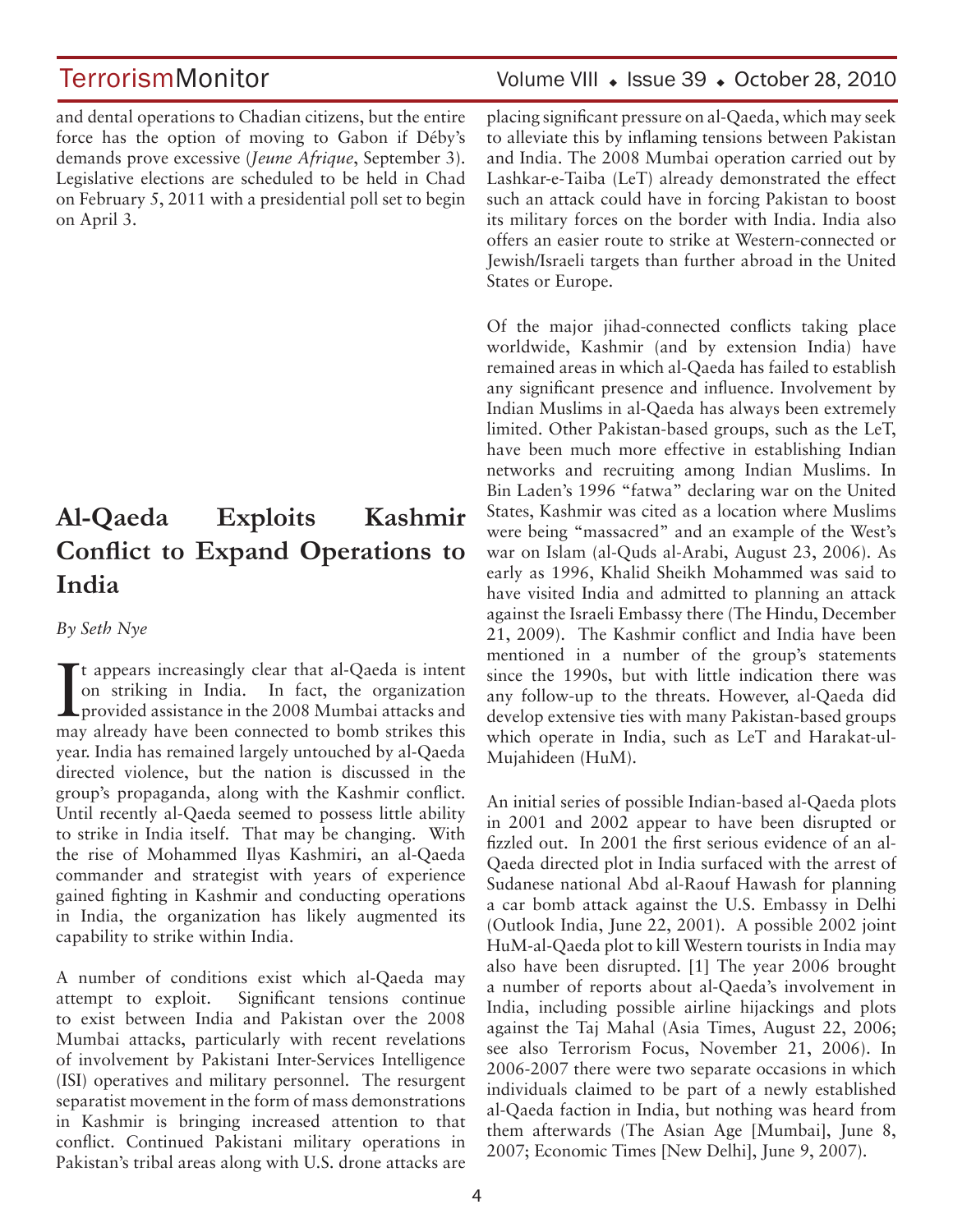Recent years have brought a renewed focus from al-Qaeda on India with Ilyas Kashmiri likely at the forefront of efforts to strike there. Prior to his involvement with al-Qaeda, Kashmiri led Harakat-ul-Jihad Islami's (HuJI) and Brigade 313 operations in Jammu and Kashmir (J&K) and India. In June, a posthumous audio message issued by al-Qaeda's former senior commander Mustafa Abu al-Yazid stated that Kashmiri leads one of the brigades of "Qaedat al-Jihad in Kashmir" (As-Sahab Media Foundation, June 15). According to David Headley, the American jihadist arrested in connection with the Mumbai attacks, this group will work under Kashmiri's Brigade 313 to "carry out attacks in India and other non-Islamic countries" (Outlook India, June 15). Along with identifying Kashmiri's role, al-Yazid further claimed that al-Qaeda's Kashmir faction carried out the June bombing of the German bakery in Pune, India, which killed 17 people (including two foreigners) (As-Sahab Media Foundation, June 15). Though there is no evidence the bombing was actually the work of al-Qaeda, the bakery was one of the sites investigated by David Headley (Outlook India, October 11). Kashmiri's Brigade 313 also issued threats against international sports events in India, including the Commonwealth Games (Asia Times Online, February 10). These threats may have been followed up on in April when bomb blasts occurred outside a cricket stadium in Bangalore (NDTV, April 17; Hindustan Times, April 18).

Along with the continuing information emerging regarding Headley's role on behalf of Kashmiri and the LeT in India, the recent statements by al-Yazid and Kashmiri appear to point toward a much more serious al-Qaeda threat to India. Headley's interviews have disclosed a range of possible targets in India and shed further light on the militants' intentions in India. Oil installations, a software engineer's conference, the National Defence College, the Prime Minister's residence and Jewish centers were among the various locations where Headley conducted his surveillance (Outlook India, October 11). Following the Mumbai attacks, Kashmiri wanted Headley to carry out surveillance on Israeli locations in India. Kashmiri was said to be planning possible attacks on these sites in response to Israel's invasion of Gaza in 2009 (Indian Express, April 6). Some of the assailants and handlers in the Mumbai attacks were overheard in communication intercepts referencing Kashmiri's Brigade 313, which may point to an al-Qaeda role in that operation (NDTV, August 7).

### Volume VIII · Issue 39 · October 28, 2010

Al-Qaeda's senior ranks have always lacked a veteran commander of the Kashmir jihad – a void now filled by Ilyas Kashmiri. Indian intelligence agencies are reported to believe that Kashmiri now heads up al-Qaeda's operations in the country (Rediff.com, September 27). The jihadist insurgency in Kashmir has lessened in intensity while a terrorist campaign against India appears to have become the priority. Other Pakistanbased jihadist groups have already been successful in establishing networks in India, allowing them to conduct attacks on a fairly regular basis.

Al-Qaeda will likely seek to create fissures between India and Pakistan and possibly provoke communal tensions in India. LeT's attack on Mumbai in 2008 and the joint LeT/Jaish-e-Mohammad (JeM) attack on the Indian Parliament in 2001 demonstrated the immense capability of jihadist groups to impact relations between these countries. Occasional collaboration by Kashmiri and al-Qaeda with the LeT (or dissident LeT factions) and HuJI would provide a significant avenue for al-Qaeda to attack in India. Aside from striking in India itself, al-Qaeda could hit Indian-connected targets regionally, as with major attacks in 2008 and 2009 against the Indian Embassy in Kabul. Indian jihadist networks, such as the Indian Mujahideen (IM), may also present an avenue for al-Qaeda into India. According to Indian authorities, IM is believed to have carried out the Pune attack. Arrested operatives said they were shown surveillance videos made by Headley (Zeenews, February 16). Discussing the threat posed by al-Qaeda, Defense Secretary Robert Gates has stated, "Al-Qaeda, along with the LeT, is focusing on not only Pakistan but also on India" (Indian Express, January 20). Given the increased difficulty al-Qaeda has faced in attacking the United States and Europe, India offers an attractive alternative in which al-Qaeda would have much less difficulty in gaining access for its operatives to many American, Jewish/Israeli and European-connected sites.

*Seth Nye is an Instructor with the Combating Terrorism Center (CTC) at West Point's Practitioner Education Program and an Adjunct Professor at New York University (NYU) where he teaches a graduate course on terrorism and insurgencies.*

Note:

1. Praveen Swami, "Al Qaeda in India," India Frontline 19(1), January 5-18, 2002; "Was an al-Qaeda man held in Kashmir after 9/11?" DNA India, October 12, 2010.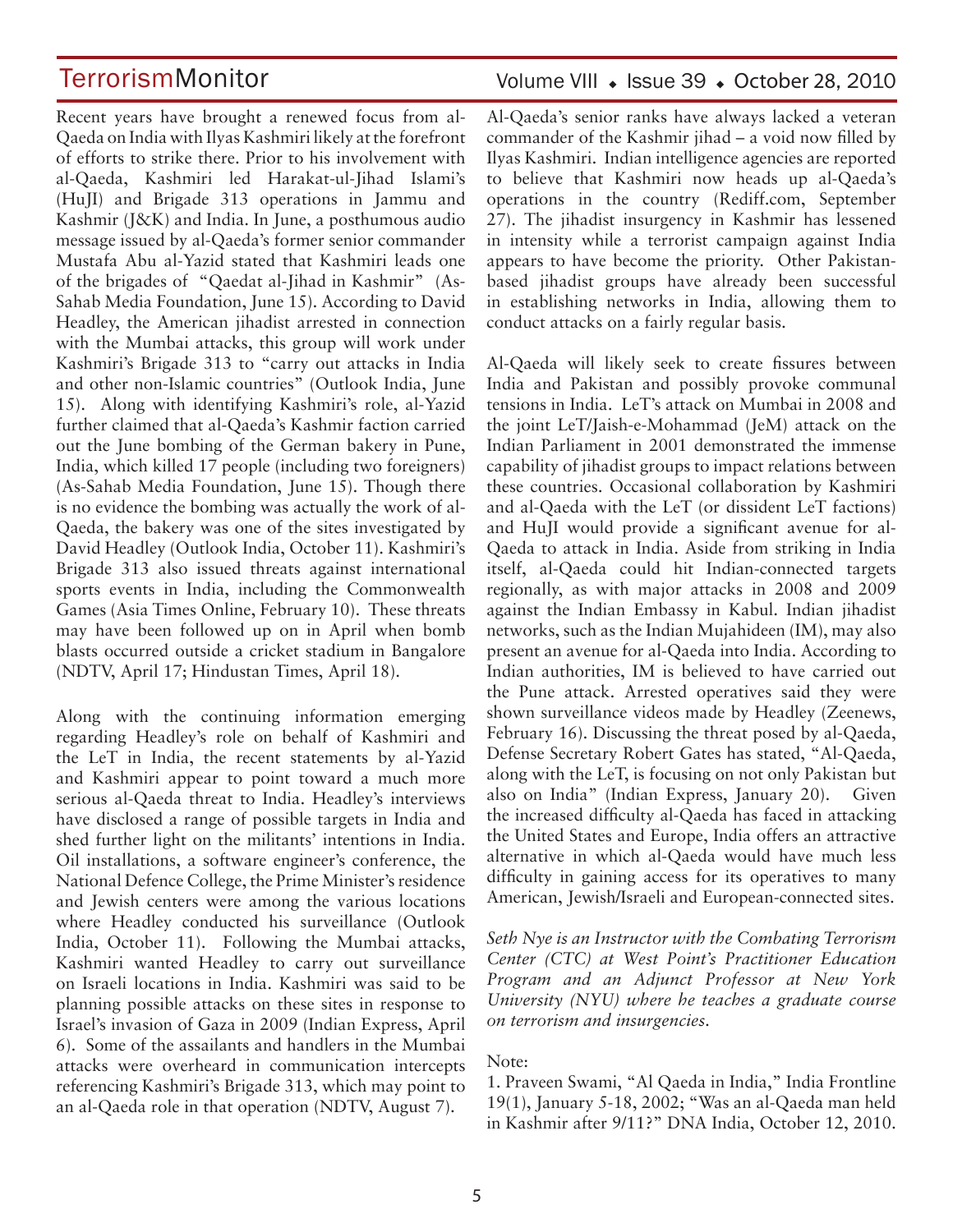## **Charting the Revival of the Islamic Movement of Uzbekistan**

#### *By Roman Muzalevsky*

The death of Tahir Yuldash, the late leader of the Islamic Movement of Uzbekistan (IMU), in an August 2009 U.S. Predator airstrike in Pakistan raised questions surrounding his succession and the continued viability of the IMU as a terrorist organization. Yet a year after the killing, and following many more years of targeted attacks by Coalition forces in Afghanistan and Pakistan, the IMU not only has a new leader, Abu Uthman Adil, but is also supposedly becoming more active in Tajikistan and the northern areas of Afghanistan (for Adil, see Furqon.com, August 17). Assessing the capabilities and future of the IMU is thus highly pertinent in light of intensified drone attacks against the group's forces, the planned U.S. military withdrawal from Afghanistan and ongoing talks with the Taliban.

The IMU originally had a strong presence in the impoverished Fergana valley of Central Asia, where it had unsuccessfully attempted to establish a caliphate by replacing the secular regimes of the post-Soviet Central Asian countries. In practice, most of its efforts centered on Uzbekistan. Faced with resistance after some initial success, the group was forced to retreat to Afghanistan, where the Taliban regime provided it with a sanctuary in the late 1990's. As a result of the military response by the United States and its NATO allies following the 9/11 attacks, the IMU suffered heavy losses, with most of its members following the Taliban to the Afghanistan-Pakistan frontier to regroup and raise funds. Over the years, the IMU has worked closely with al-Qaeda and the Taliban, training jihadists in Pakistan and Afghanistan and capitalizing on the regional drug trade.

According to General Abdullo Nazarov of the Tajikistan State Committee for National Security, the IMU consisted of three factions in 2009 (Deutsche Welle, April 25, 2009). This may well indicate flexibility and adaptability rather than disunity in the organization. The IMU is known to have produced an offshoot called the Islamic Jihad Union (IJU), which operates in Europe and espouses a much more global jihadist agenda (see *Terrorism Monitor*, November 8, 2007; April 9, 2010). It also has its own allies, including al-Qaeda, the Taliban and the East Turkistan Islamic Movement (ETIM). Operational and financial constraints have apparently

TerrorismMonitor Volume VIII • Issue 39 • October 28, 2010

led the IMU to seek the support of other jihadist organizations in advancing global jihad. The IMU, for instance, trained militants who recently planned al-Qaeda-coordinated attacks against European cities (*Nezavisimaia Gazeta*, October 15).

Currently, the IMU's strength is unknown, but recently forces have been targeted by intensified drone attacks in both Pakistan and eastern Afghanistan, which may be forcing them to flee and step up their activities in Tajikistan and northern Afghanistan (tjknews.com, October 4). The group may also be seeking to undermine the Northern Distribution Network that runs NATO supplies across Central Asia to Coalition forces in Afghanistan.

In September 2010, the IMU issued a statement claiming that inmates who escaped from a prison in Tajikistan in August 2010 were passed to a safe place. According to Muhammad Omar, the late governor of Afghanistan's Kunduz province, most of the escapees took cover in the Taliban-controlled areas of northern Afghanistan (*Newsweek*, October 3). On September 3, a suicide bomber set off an explosion at a regional police unit in Khudzhand. Officials initially blamed the IMU for the attack, which was later claimed by a previously unknown group calling itself Jamaat Ansarullah. A regional prosecutor claimed on October 14 that the new movement was part of the IMU, but a week later Interior Minister Abdurahim Kakhorov disregarded the claim, saying a full investigation into the group was required (Kavkaz-Tsentr, September 8; Rian.ru, October 14; IWPR, October 21).

The IMU also claimed responsibility for the September 10 ambush of a military convoy in the Kamarob gorge that killed 28 soldiers, though the government accused Tajik militant Abdullo Rakhimov (a.k.a. Mullo Abdullo) of carrying out the attack (ferghana.ru, September 24; centrasia.ru, October 14; tjknews.com, October 4; see also *Terrorism Monitor*, October 4). The attacks were allegedly in response to Tajikistan's support of Coalition forces, restrictions on Muslim practices and arrests of a number of Muslim activists.

Critics of the Tajik regime believe that the authorities inflate the IMU threat in order to secure Western support and assistance (www.ferghana.ru, October 4). However, if claims about recent IMU attacks in Tajikistan are true, northern Afghanistan and Central Asia may encounter a more potent IMU threat as Coalition forces scale down their military presence in Afghanistan. For now, the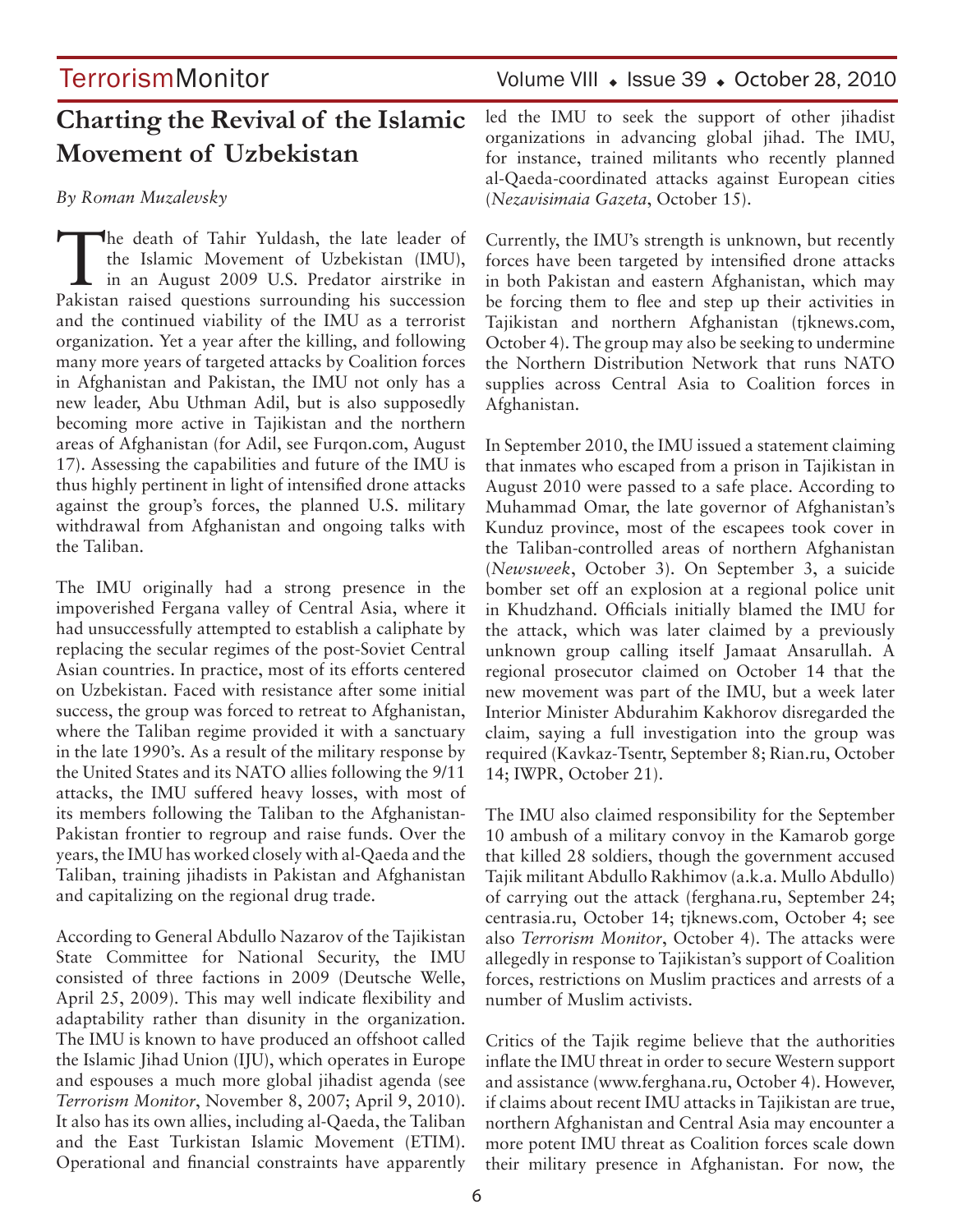available data suggests that the IMU has survived the death of its longtime leader, even if IMU forces may be running from the intensified attacks of Coalition forces. Compromises with the Taliban could allow the IMU to regroup and intensify its operations in Central Asia.

How the military campaign ends in Afghanistan will thus affect the IMU's future. Talks with the Taliban will not only determine the post-war position of the Taliban but also that of the Taliban's ally - the IMU. The role of the Pakistani military will also be critical for the IMU's future operations. Currently, Pakistani tribal leaders host IMU fighters, while the Pakistani military is unwilling or unable to clamp down effectively on the Taliban and its affiliates in the country's tribal areas. Pakistan fears that doing so would deprive it of an opportunity to use the Taliban as an asset in a confrontation with India.

The extent to which Central Asian states, their partners and regional security bodies are capable of thwarting potential IMU infiltrations will determine the IMU's future trajectory. Tajikistan and Kyrgyzstan are particularly weak in this regard. The two countries already experienced IMU incursions in 1998. Both states are also experiencing high levels of political instability, with Tajikistan enduring frequent terrorist attacks and Kyrgyzstan becoming vulnerable to external threats in the aftermath of the April 7 government overthrow and clashes between Uzbeks and Kyrgyz in the Fergana valley. The support of Russia, the United States and China, as well as the Collective Treaty Security Organization (CSTO) and the Shanghai Cooperation Organization (SCO), will therefore be crucial in bolstering regional defenses against a reinvigorated IMU threat. Cultivation of the region's traditionally tolerant Islam and advancement of socio-economic and political conditions will further contain the influence and operations of radical and terrorist movements such as the IMU.

*Roman Muzalevsky is an international affairs and security analyst based in Washington D.C.* 

Volume VIII · Issue 39 · October 28, 2010

## **Mali Pays the Price of al-Qaeda's Asymmetrical Threat**

*By Andrew McGregor* 

Over half the world's kidnappings for ransom<br>
occur in Latin America, however, among these<br>
nations only Mexico and Colombia merit occur in Latin America, however, among these official U.S. travel advisories that mention the danger of kidnapping. Despite this, Mexico and Colombia continue to enjoy thriving tourist industries. Yet the African state of Mali, with only a handful of such kidnappings each year, has been afflicted with similar travel advisories, not only from the United States, but from other Western nations as well that have devastated a nascent tourism industry with enormous potential. The difference? Al-Qaeda.

With an economy based on agriculture and gold production, Mali is one of the poorest nations in the world. The development of a tourism industry based on the growing popularity of Saharan tourism (particularly in European markets) promised a new economic sector, a source of foreign currency and a potential solution to the unrest in Mali's Saharan north, which is largely based on lack of economic opportunity. To the disappointment of Mali's government, this growing economic sector has come to a halt due to the criminal activities of al-Qaeda in the Islamic Maghreb (AQIM), whose Southern Command now focuses on drug trafficking, smuggling and high-profile kidnappings for ransom. The tourism industry of some regions of the north is now operating at only 10-15% of capacity.

On October 15, Mali's Minister of Tourism and Crafts, N'Diaye Ba, complained of what might be termed "the al-Qaeda effect," or the disproportional damage caused by even the limited presence of Islamist terrorists:

> While it is undeniable that some events that took place in the Sahel-Saharan strip incite prudence to avoid endangering the lives of visitors, it's equally evident that a zero risk exists nowhere in the world… The use of the terrorist menace, which gives free publicity to the terrorists, seems like a fearful weapon to compromise all the prospects of development of a place, a region, a country (AFP, October 15).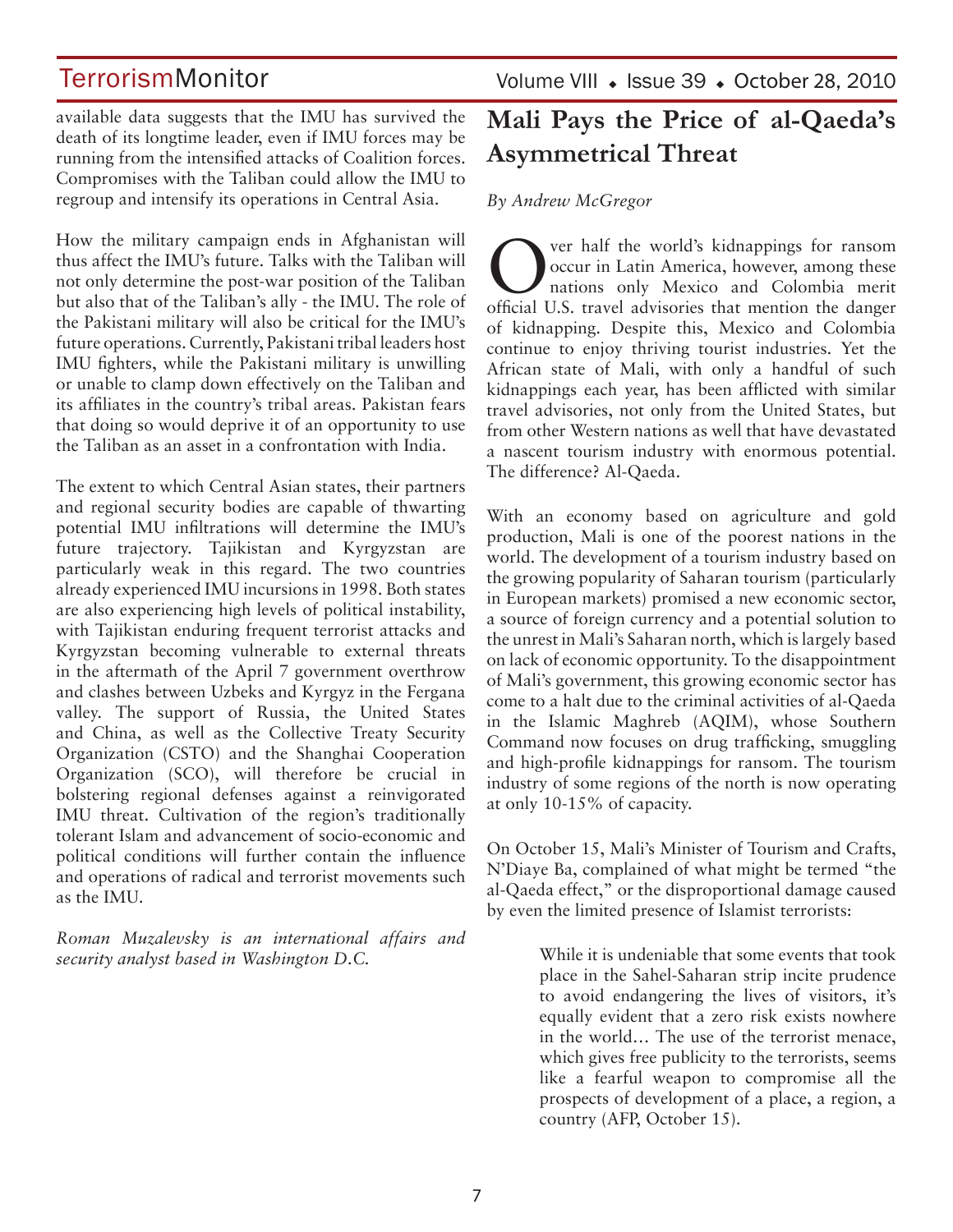Since al-Qaeda took advantage of Mali's weak security infrastructure to establish bases in the vast desert wilderness of the country's north roughly two years ago, Mali has entered a situation in which the presence of the terrorists prevents the economic development that would convince tribal elements in the north (particularly the Arab tribes and to a lesser degree, the Tuareg) from joining or doing business with AQIM units that are rolling in cash as a result of collecting enormous ransoms (estimates vary from 70 to 150 million Euros in total) based on their fearsome reputation.

#### International vs. Regional Solutions

Malian President Amadou Toumani Touré says that Mali is both "a hostage and a victim" of AQIM: "These people [i.e. AQIM] are not Malians. They came from the Maghreb with ideas that we do not know. The problem is the lack of regional cooperation. Everyone complains about their neighbor…" (*Ennahar* [Algiers], October 1). Mali's government has declared a series of measures designed to deal with the concerns about its security:

- A rational occupation of territory by the state administration.
- Increased mobility on the part of troops for prevention and intervention.
- A social mobilization to reduce the influence of sects and criminal groups (AFP, October 15).

The G8's Counter-Terrorism Action Group (CTAG) held a two day meeting in Bamako in mid-October to discuss the AQIM threat. President Amadou Toumani Touré told the meeting that security alone could not resolve the AQIM issue, saying that development of the Sahel region is necessary to undercut support for militant groups (AFP, October 14). Though the meeting was also attended by representatives of the African Union (AU), the UN, the EU and the Economic Community of West African States (ECOWAS), its success was hampered by the absence of Algeria, which refused to attend due to the presence of Moroccan representatives (*Le Républicain* [Bamako], October 14; *Ennahar* [Algiers], October 13; AFP, October 13). Tensions between the two states remain high due to disagreement over the status of the Western Sahara.

 Malian Colonel Yamoussa Camara said in the meeting that foreign forces should avoid operations in Mali and limit themselves to providing training and equipment

## TerrorismMonitor Volume VIII + Issue 39 + October 28, 2010

to Mali's armed forces to prevent the latter from losing popular support (AP, October 13). There were complaints in Mali in September that Mauritanian troops were operating against AQIM in the north of the country while Mali's own troops were busy with parades celebrating the 50th anniversary of independence (*Jeune Afrique*, October 9). Colonel Camara's remarks were echoed a week later by Algerian Minister of Foreign Affairs Mourad Medelci who said foreign military operations in the area are undesirable. According to Medelci, "We are responsible for security, as the Sahel, of all who live in the area where the situation is worrisome… Algeria has never said that countries that are not part of this area were not affected [by terrorist activities]. If these countries can provide assistance, they are welcome but they can not establish themselves among us to bring the solution" (*Ennahar*, October 22).

Mali's insistence that regional cooperation is the key to solving the AQIM dilemma must overcome significant distrust between many of the countries of the Sahel/ Sahara region. Besides the seemingly intractable diplomatic conflict between Algeria and Morocco, there is also suspicion of the motives and activities of Libya's Muammar Khadafy. Even inside Mali, there are misgivings regarding the sincerity of Algeria's counterterrorism efforts; according to numerous reports circulating in Mali, the last words of Colonel Lamana Ould Bou (a senior Malian security officer investigating AQIM activities in northern Mali before being gunned down in his home last June by unknown assailants) were, "The Département du Renseignement et de la Sécurité [DRS] is at the heart of AQIM" (al-Jazeera, August 29; *Le Hoggar* [Bamako], October 11). The Algerian DRS is widely believed to have infiltrated operatives into the DRS, with some suspicious Sahel observers even claiming AQIM is a false-flag operation run entirely by the Algerian intelligence service.

The question of allowing foreign military operations in Mali became more complicated when Mauritanian aircraft in pursuit of suspected al-Qaeda fighters killed two civilians near Timbuktu in September (Reuters, September 20). However, with little ability to control its northern region, Mali seems determined to avoid inflaming AQIM by allowing military forces of France (the former colonial power) to be based there (*Le Monde*, September 22). Mali does, however, accept military training from French forces and has a number of American Special Forces training teams stationed within Mali (see *Terrorism Monitor* Briefs, June 4). Nevertheless, based on the inability of Mali's military to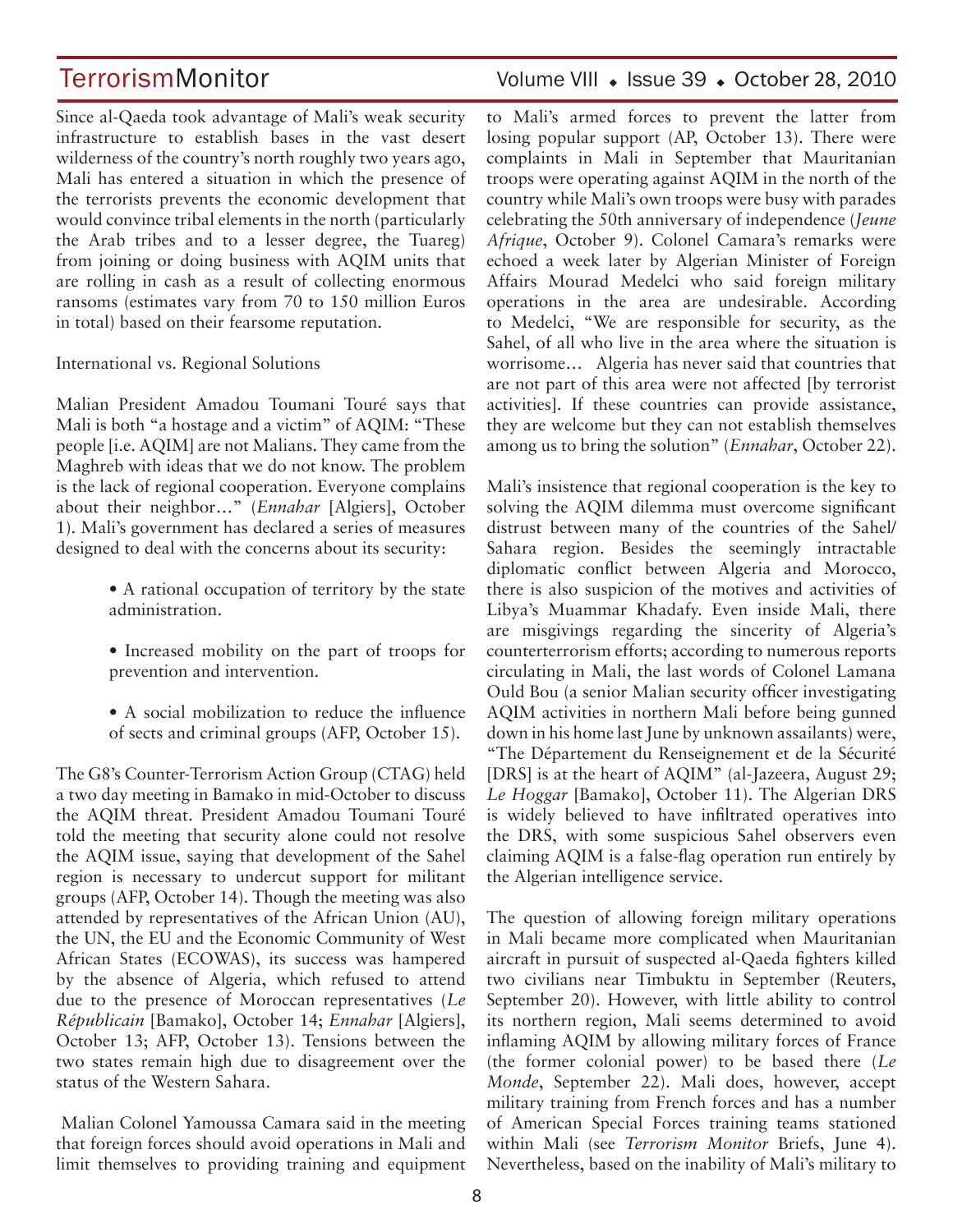even refuel Mauritanian forces during a September 18 clash with AQIM in northern Mali, Algerian authorities have described Mali's armed forces as "incompetent" (*Jeune Afrique*, October 15).

The Arlit Hostage Crisis

The latest crisis involves the kidnapping of seven Areva and Satom employees from the uranium mine at Arlit in northern Niger on September 15. The operation was carried out by the Tarek Ibn Ziyad *katiba* (military unit) led by AQIM commander Abdelhamid Abou Zeid (a.k.a. Abid Hammadou) (*Le Monde*, October 11). Five of the hostages are French; the other two are from Togo and Madagascar. Heavy fighting between AQIM forces under Algerian commander Yahya Abou Hamam and Mauritanian forces was reported shortly after the abductions (*Ennahar*, October 15; *Jeune Afrique,* October 9).

While this latest group of hostages is being held in northern Mali, there are denials from all sides that France ever requested permission to base troops or aircraft involved in the search on Malian territory, though this may be a sop to Bamako's sensitivity on the issue. The air component of the search is thus based in Niamey in neighboring Niger, while French Special Forces are awaiting deployment in the Burkina Faso capital of Ouagadougou. The Kidal airstrip in northern Mali would be useful in the search, but would have the disadvantage of exposing French forces to direct attacks by AQIM (*Jeune Afrique*, October 9; Air & Cosmos [Paris], September 29; *Le Monde*, September 22). Not surprisingly, one of AQIM's reported demands for the release of the hostages is a commitment from Bamako that further French and Mauritanian military operations will not be allowed on Malian territory (*L'Indépendant* [Bamako], October 12). When and if the time comes for a military intervention on Malian soil to save the hostages, it is expected that Bamako will look the other way until the operation is completed.

#### Is Regional Security Cooperation a Mirage?

As a result of the Tamanrasset meeting, a joint Sahel information center (Centre de Renseignement sur le Sahel - CRS) was established by the intelligence chiefs of Algeria, Niger, Mali and Mauritania in Algiers on October 7 to collect intelligence from the security services of the four nations and make it available to the new joint military operations center in Tamanrasset (L'Expression [Abidjan], October 7).

### Volume VIII · Issue 39 · October 28, 2010

In April, Algeria, Niger, Mali and Mauritania formed the Tamanrasset-based Joint Operational Military Committee, designed to provide a joint response to border security and terrorism issues (see *Terrorism Monitor* Briefs, July 8). Ten days after the Arlit abductions, the committee (composed of the military chiefs of the four nations) met on September 26 to establish a coordinated response against the AQIM threat. The committee is currently headed by Malian Brigadier-General Gabriel Poudiougou, but there is little enthusiasm in Bamako for the new security center in Tamanrasset, which is referred to at the highest levels of the government as "an empty shell" (*Jeune Afrique*, October 15).

The absence of Chad, Libya and Morocco from the new cooperative security infrastructure will certainly hinder efforts to eliminate AQIM from the region. The leaders of Algeria, Libya, Mauritania, Mali and Chad held a consultative meeting on the sidelines of the Arab-African Summit in the Libyan city of Sirté on October 10, though this did not seem to ease the admission of new members into the four-nation Sahel security grouping. Mali's efforts to broaden the group have been continually vetoed by Algiers. Earlier this month, however, Libya donated two much-needed Italian Marchetti surveillance aircraft to Mali to combat local unrest (AFP, October 4).

Despite the insecurity in its own northern region and the fact the Arlit hostages were seized in Niger before being moved to Mali, Niamey has been quick to identify Mali as the source of regional insecurity. According to Amadou Marou, president of Niger's National Consultative Council (which is managing the country in the aftermath of February's military coup), "Somalia got away from us and northern Mali is in the process of getting away from us" (AFP, October 15).

#### Conclusion

International crime statistics alone will not solve Mali's dilemma, nor will claims that it is the object of a "disinformation campaign" (AFP, October 15). So long as AQIM can conduct one kidnapping or hold one hostage on Malian territory each year, it will, in the current perception that there is no kidnapper as deadly as an al-Qaeda kidnapper, prevent the necessary economic development of Mali's northern region. To enable development, Mali is left in the unenviable situation of having to establish almost complete security in a vast region with precious few security resources or having to turn to foreign military forces to aid in the elimination